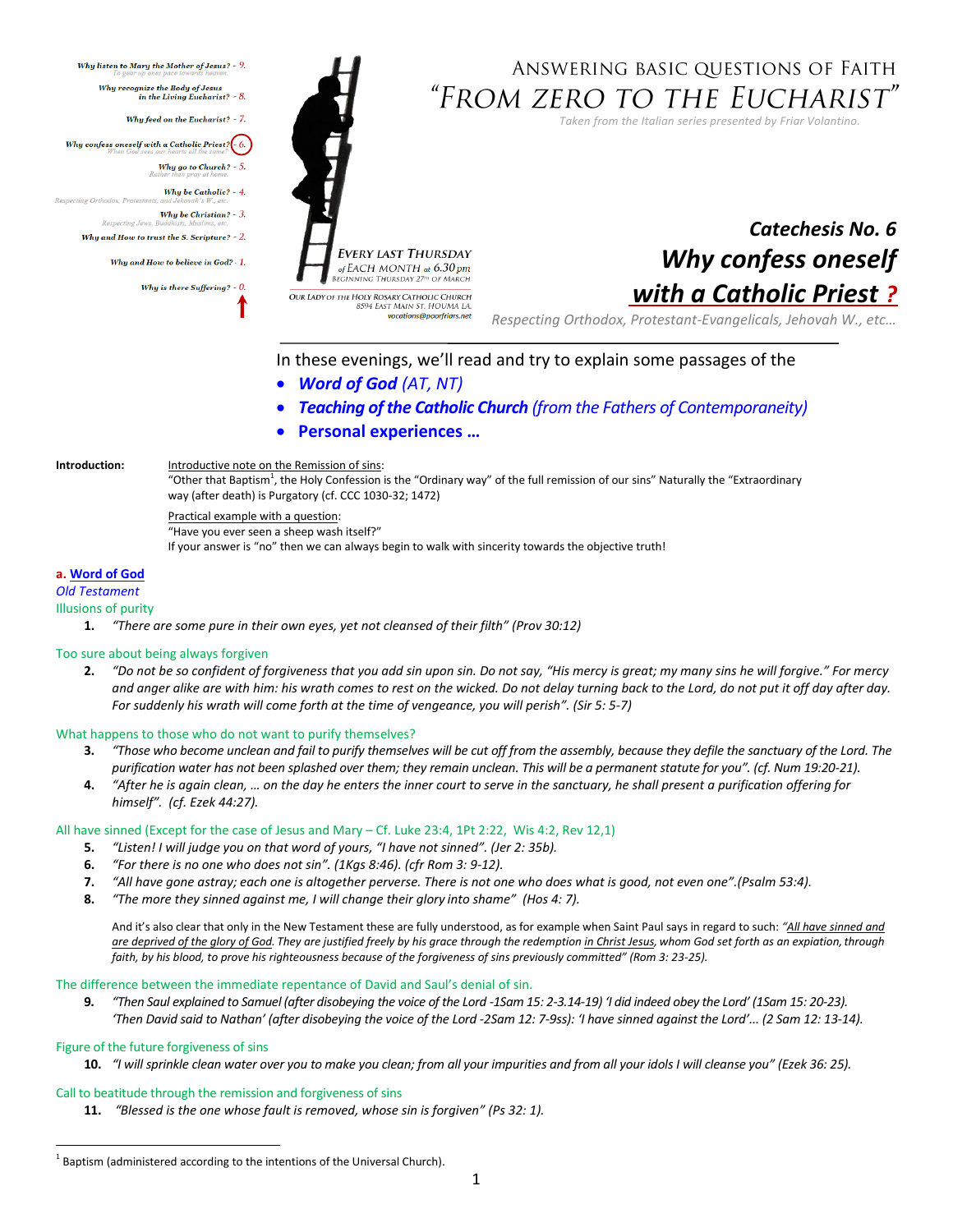#### But through whom will the full expiation of our sins be complete? (prefigured here)

- **12.** *"The Lord said to Moses: Tell the Israelites: If a man or a woman commits any offense against another person, thus breaking faith with the Lord, ... that person shall confess the wrong that has been done, make restitution in full, ... However, if there is no next of kin, one to whom restitution can be made, the restitution shall be made to the Lord that reverts<sup>2</sup> to the priest<sup>3</sup> ; this is apart from the ram of atonement with which the priest makes atonement for the guilty individual". (cf. Nm 5: 5-8).*
- 13. "The priest shall make atonement on the person's behalf before the Lord, so that the individual may be forgiven for whatever was done *to incur guilt" (Lev 5:26).*
- 14. "Now Joshua was standing before the angel, clad in filthy garments. Then the angel said to those standing before him, "Remove his *filthy garments." And to him he said, "Look, I have taken your guilt from you, and I am clothing you in stately robes" (Zech: 3-4).*

Here the figure of the Lord's angel who remits sins serenely recalls the future figure of the Universal Priest of the Lord (as says also Saint Ambrose<sup>4</sup>); and this Priest, who leaving everything just as the Gospel says, is already similar to an Angel (Lk 20,34-36), and, has also received in Saint Peter and the Apostles the ministry of remitting sins from Jesus who was sent from the Father (Cf. Jn 20, 21-23; II Vatican Council PO n. 2-b. 5)

#### Why recognize and confess one's own sins?

- **15.** *"Those who conceal their sins do not prosper, but those who confess and forsake them obtain mercy" (Prov. 28:13).*
- **16.** *"Never speak against the truth, but of your own ignorance be ashamed. Do not be ashamed to acknowledge your sins, and do not struggle against a rushing stream" (Sir4:25-26).*
- **17.** *"I acknowledge my guilt and grieve over my sin" (Ps 38: 19).*
- **18.** *"Thoroughly wash away my guilt, and from my sin cleanse me. For I know my transgressions … Cleanse me with hyssop, that I may be pure; wash me, and I will be whiter than snow" (cf. Ps 51: 1-9).*

## Mercy in your Temple (or rather within his traditional rules)

**19.** *"We ponder, O God, your mercy within your temple" (Ps 48:10).*

#### The breath over the dead who're to live (figure of Jesus' breath in the mandate of Confession that returns one the life of Grace)

- 20. "Then he said to me: Prophesy to the breath, prophesy, son of man! Say to the breath: Thus says the Lord God: From the four winds *come, O breath, and breathe into these slain that they may come to life" (Ezek: 37:9).*
- **21.** *"All of us once lived among them in the desires of our flesh, following the wishes of the flesh and the impulses, and we were by nature children of wrath, like the rest. But God, who is rich in mercy, because of the great love he had for us, even when we were dead in our transgressions, brought us to life with Christ" (Eph: 2:3-5).*

#### *New Testament*

 $\overline{\phantom{a}}$ 

#### The remission of sins sometimes coincides also with physical healing

- **22.** "When Jesus saw their faith, he said to the paralytic, 'Child, your sins are forgiven'. Which is easier, to say to the paralytic, 'Your sins are forgiven,' or to say, 'Rise, pick up your mat and walk'? But that you may know that the Son of Man has authority to forgive sins on earth" he said to the paralytic, 'I say to you, rise, pick up your mat, and go home.' He rose, picked up his mat at once, and went away in the sight of everyone. They were all astounded and glorified God" (Mark: 2:5. 9-12).
- **23.** "As he was entering a village, ten lepers met [him]. They stood at a distance from him and raised their voice, saying, 'Jesus, Master! Have pity on us!' And when he saw them, he said, 'Go show yourselves to the priests.' As they were going they were cleansed.And one of them, realizing he had been healed, returned, glorifying God in a loud voice; and he fell at the feet of Jesus and thanked him" (Luke 17:12-16).

Spiritual healing is sometimes also physical healing, we have not only seen several times coinciding in the New Testament, but it was already prefigured in the Old Testament, as in fact we read in the Prophet Isiah: *"My illness has turned into health! … Behind your back you cast all my sins" (Is 38: 17).*

# If you don't wash your feet (figurative especially of the Holy Confession<sup>5</sup>) you can't have any part with Jesus

24. "Peter said to him, 'You will never wash my feet.' Jesus answered him, 'Unless I wash you, you will have no inheritance with me.' Simon Peter said to him, 'Master, then not only my feet, but my hands and head as well.' Jesus said to him, 'Whoever has bathed has no need *except to have his feet washed, for he is clean all over; so you are clean'…" (John 13: 8-10).* 

#### For whom find's themselves at the feast of Heaven but had not earlier washed their cloths.

25. "But when the king came in to meet the quests he saw a man there not dressed in a wedding garment. He said to him: 'My friend, how is it that you came in here without a wedding garment?' But he was reduced to silence. Then the king said to his attendants: 'Bind his hands and feet, and *cast him into the darkness outside, where there will be wailing and grinding of teeth. Many are invited, butfew are chosen!'" (Matt 22: 11-14).*

#### The knowledge of Salvation in the remission of sins

**26.** *"To give his people knowledge of salvation through the forgiveness of their sins" (Luke 1:77).* 

<sup>2</sup> In the Italian Bible approved by the Italian Episcopal conference the translation reads "*the restitution shall be made to the Lord that, THAT IS to the priest"*  $^3$  Also Saint Francis of Assisi saw in a certain way his Lord in the Consecrated hands of Priests, also when some were accused of having a mistress; kneeling down before them and kissing their hands because according to him, the Catholic Priests were the only ones who'd received the immense power from God to give total absolution from sins and that of transforming a piece of bread into the Body of the Lord who gives Eternal Life. (cf. OMNIBUS OF FRANCISCAN SOURCES 2253-2254; 124; 176; 194). <sup>4</sup> "Alongside the fountain you saw the Levite, you saw the priest, you saw the high priest. Do not stop a person's external appearance, but at the charism of the Sacred ministry. You spoke to angels as written: the lips of priests must preserve knowledge and from his mouth one receives instruction, because he is an angel of the Lord of hosts (cf. MI: 2:7). You make no mistake, you cannot deny it. He is an angel!" (SAINT AMBROSE, Beginning of the tract "On Mysteries", No. 1-7, SC 25.., 156-158, in Office of Readings, Sunday of the  $15<sup>th</sup>$  week of O.T.)

<sup>5</sup> "'Washing of feet'… What does that mean? 'to wash ones feet', to wash oneself from the sins of every day, and for this reason we are in need of the Confession of sins.. the direction given by the words of Jesus to Peter is obvious: to be able to participate at the sociable community of Jesus Christ.. we have to recognize that we sin even in our new identity as baptized. We are in need of Confession as it has taken shape in the Sacrament of reconciliation. By means of it the Lord washes our dirty feet over and over so that we can sit down at table with Him" (BENEDICT XVI, Homily Cena Domini, 20<sup>th</sup> March 2008, held in the Basilica of Saint John in Lateran).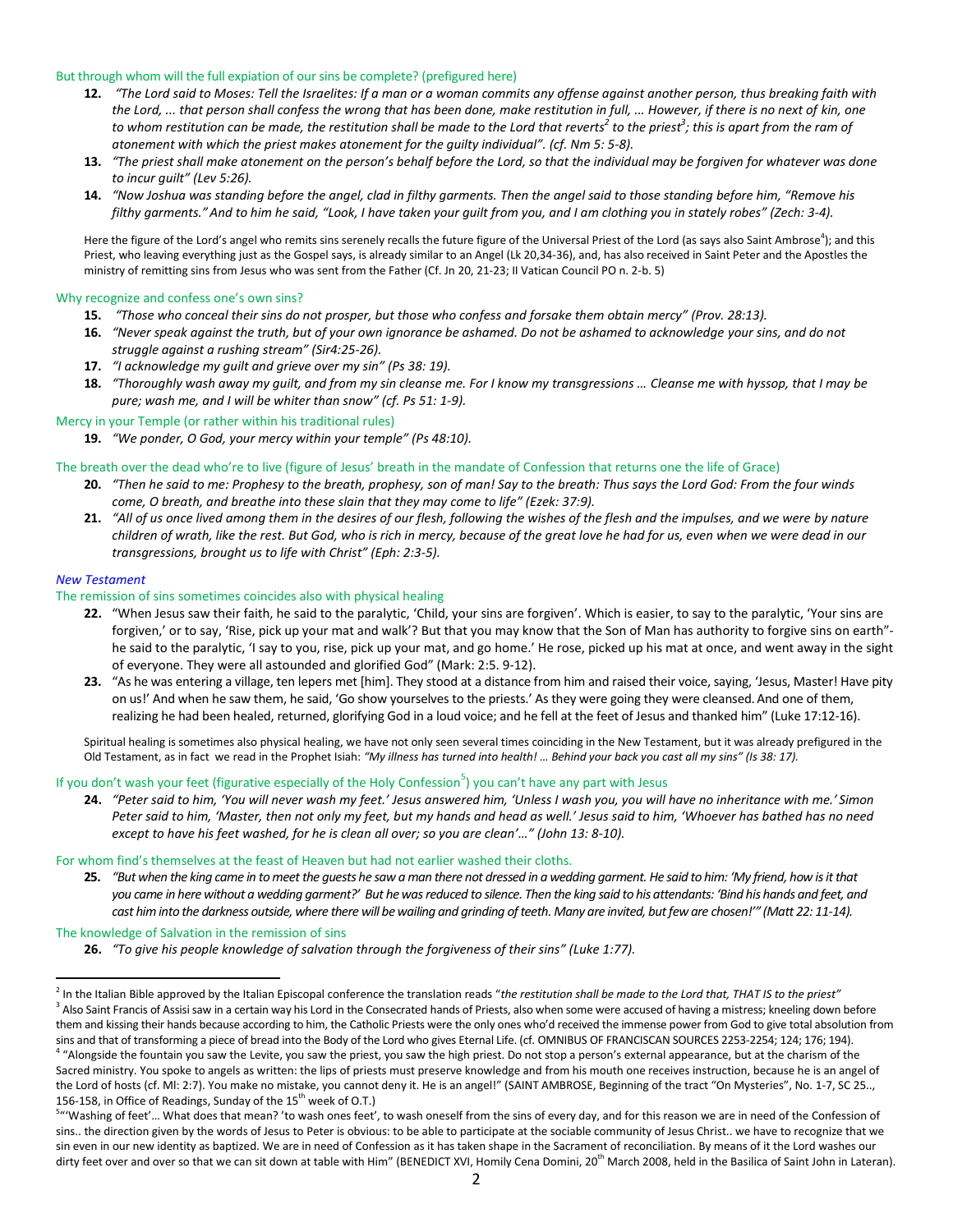## Forgiveness of sins in the right way (as Jesus indicates)

**27.** *"Jesus said to them again, 'Peace be with you. As the Father has sent me<sup>6</sup> , so I send you.' And when he had said this, he breathed on them and said to them, 'Receive the holy Spirit. Whose sins you forgive are forgiven them, and whose sins you retain are retained'". (John 20: 21-23).*

#### If we say to be without sin

- **28.** *"If we say, 'We are without sin,' we deceive ourselves, and the truth is not in us. If we acknowledge our sins, he is faithful and just and will forgive our sins and cleanse us from every wrongdoing. If we say, 'We have not sinned,' we make him a liar, and his word is not in us" (1 Jn1:8-10).*
- **29.** *"All have sinned and are deprived of the glory of God, they are justified freely by his grace through the redemption in Christ Jesus ... by his blood, to prove his righteousness because of the forgiveness of sins previously committed" (Rom 3:23-25). (Rom 3: 9-12; Jer 2: 35b; 1Kgs 8:46; Ps 53:4; Hos 4:7).*

# Teaching of the Catholic Church PATRISTIC ERA

# Grace leaves us with sin

**30.** ST. AMBROSE OF MILAN *(Bishop, 339 - † 397): "My Spirit will not remain always in men, for they are flesh (Gen 6:3). God thus shows that spiritual grace ill repelled by uncleanness of the flesh and by the stain of more serious sin." (ST. AMBROSE, Off. of Read., Mon. XVth week O.T.).*

#### The danger of not considering venial sins

**31.** ST. AUGUSTINE OF HIPPO *(Bishop, 354 - † 430): "A man, so long as he bears the flesh, cannot but have some at any rate light sins. But these which we call light, do not thou make light of. If thou make light of them when thou weighest them, be afraid when thou countest them. Many light make one huge sin: many drops fill the river; many grains make the lump. And what hope is there? Before all, confession." ( cf. ST. AUGUSTINE, Epistulam Johannis ad Parthos tractatus, 1.6).*

## Efficiancy of Confession

**32.** SAINT LEO THE GREAT, (Pope from 440 to 461): "God brought about the reparation and sanctification of believers by the remission of sins. Once sin is removed strict vengeance stops and the cessation of all punishment, the guilty man was restored to innocence and the end of wickedness becomes the beginning.. of holiness" ( SAINT LEO THE GREAT, Off. of Read., 34th week O.T. )

## The secret of Confession

**33.** SAINT LEO THE GREAT, (Pope from 440 to 461*): "In regards to the confession that is required of the faithful; written proclamations regarding the kind of individual sins shall be omitted in public, because it is sufficient that the fault of the conscience be manifested only to the priests in secret confession" ( SAINT LEO THE GREAT, Letter Magna indignatione, c. 2)*

#### MEDIEVALE ERA

 $\overline{a}$ 

#### Christ does not want to remit anything without the Church

**34.** BLESSED ISAAC, abbot of the monastery of Stella (1110 - † 1169) : "*The Church is incapable of forgiving any sin without Christ, and Christ is unwilling to forgive any sin without the Church… Christ will not forgive the sin of one who despises the Church… Christ indeed is never complete without the Church, nor is the Church complete without Christ." (BLESSEDISAAC, abbot of the monastery of Stella, Off. of Read., Fri. XXIII Week O.T.).*

#### To those who do not want to confess with a Catholic Priest

- **35.** SAINT FRANCIS OF ASSISI (1182 † 1226) : *"Enough, brothers !.. Don't praise diabolic tricks. You shall know with certainty that it is a temptation of the devil and a malicious deception. I am sure and the proof most sure is that one does not want to confess [with a Catholic Priest]." ( FRANCISCAN OMNIBUS OF SOURCES 615. [53] cf. also 205).*
- **36.** FRANCISCAN OMNIBUS OF *SOURCES (A friend of St. Francis of Assisi, in an exceptional situation, thanks be to the merits of Saint Francis, affirmed when she woke up): " 'When I died, I had to be thrown into a horrible prison because I did not confess my Sin !.. However Saint Francis, whom I have always served with devotion, has prayed for me and so I was granted to come back in the body, to confess that sin and to deserve eternal life. After having confessed it, here, I will hasten to the promised peaceful rest.' Trembling she confessed to the trembling priest and once she received her absolution she laid down in her bed and happily fell asleep in the Lord." (FRANCISCAN OMNIBUS OF SOURCES, 1263 ; SLC pg. 405).*

#### Those who die unrepentant in mortal sins:

**37.** FRANCISCAN OMNIBUS OF SOURCES: *"With the man's body sick, death was near, and relatives and friends hastened and say, 'Give up your things'. Here, his wife, children, relatives and friends pretend to cry. And he, raising his eyes, he saw them cry and, and moved by a bad feeling, thinking within himself he said: 'Behold, I place my soul and my body and all my things in your hands.' Truly this man is cursed, because he places and entrusts his soul, his body and all his belongings in such hands. Thus says the Lord through the prophet: 'Cursed the man who trusts in man.' And immediately they called the priest. The priest asked him: 'Do you want to receive penance for all your sins?' He answered 'Yes.' 'Do you want to give satisfaction through your means, just as you can, for all your faults and for those things that you cheated and in which you deceived the people?'. He answered: 'No'. And the priest: 'Why not?'.. 'Because I have delivered everything I own into the hands of all my relatives and friends.' And then he could no longer speak and that miserable man died. But we all know that wherever and in whatever way a man dies in mortal sin without offering sacramental satisfaction though he could but did not, the devil snatches his soul away from his body with a distress and suffering so great that no one can know except those who experience it. And all the talents and authority and knowledge that he thinks he possess, are taken away from him. He leaves them to relatives and* 

<sup>&</sup>lt;sup>6</sup> "As the Father sent me, so I send you..". Yes, just as the Father has sent Jesus to forgive sins on the earth, so also Jesus has sent his Apostles into the world and the Bishops etc.. to forgive sins until the ends of the earth. Indeed Pope Pius X says: "The Sacrament of Penance was installed by Jesus when he said to the Apostles, and in them to their successors: "Receive the Holy Spirit: to those who you forgive their sins they will be forgiven them and to those whom you retain their sins will be retained"! (cf. John 20:22-23)!" (SAINT PIUS X, Major Catechism No. 356). (cf. Vat. Counc. II, PO No. 2.5)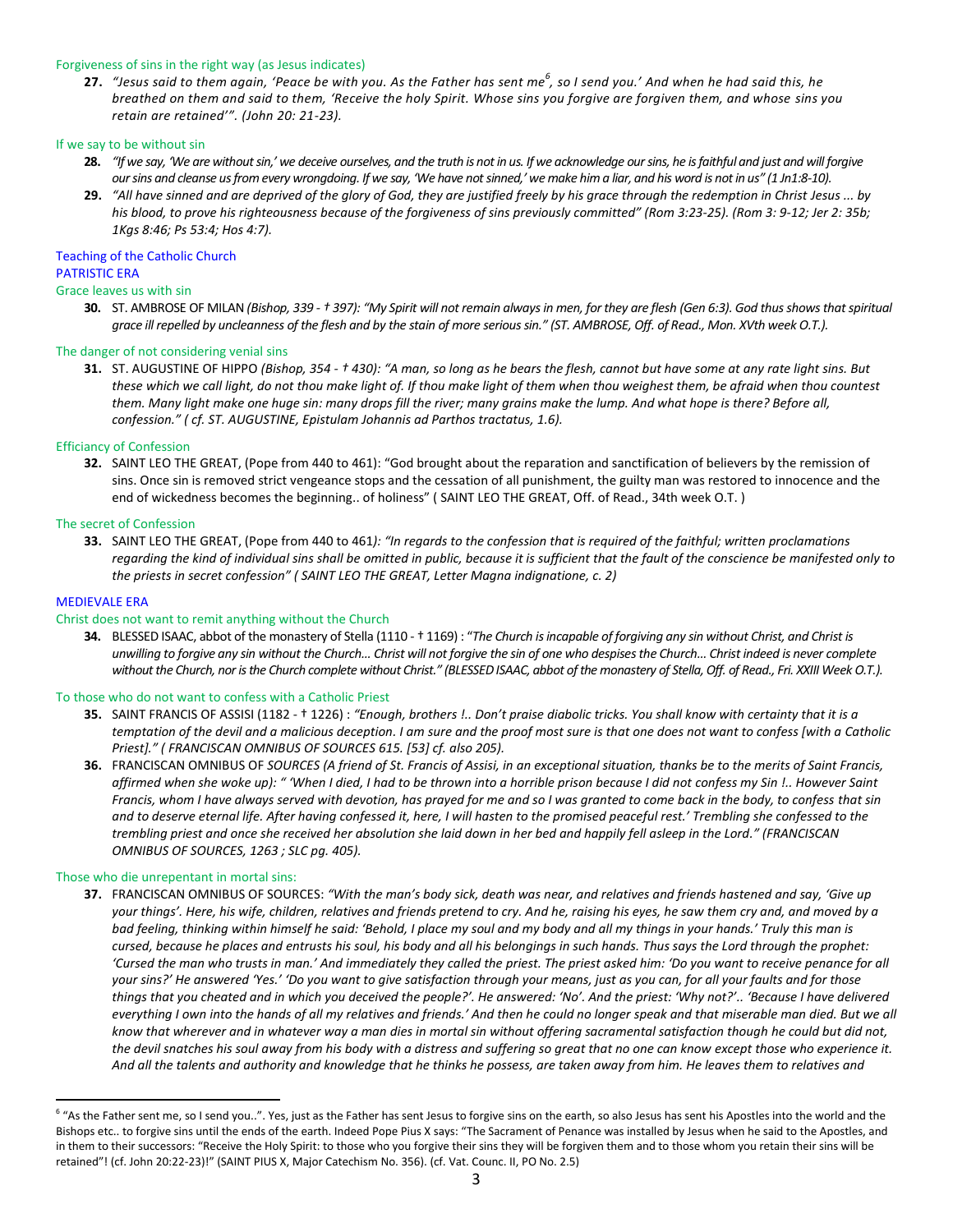*friends and they take their heritage and they divide it and say: 'Cursed be his soul because he could have given us more and buy more than he bought.' The worms devour his body; and so that man loses his soul and his body in this short life and goes to hell where he will be tormented eternally." (FRANCISCAN OMNIBUS OF SOURCES, 205).*

# Only priests can absolve from sins:

**38.** SAINT FRANCIS OF ASSISI (1182 - † 1226) : *"My blessed friars, clerics and laypeople shall Confess their sins to the Priests of our Religion. And if they cannot do it, they shall Confess to other prudent and Catholic Priests, certain and sure that from whatever Catholic Priest\* they will receive Penance and Absolution, they will be without doubt Absolved from their sins, if they try to observe humbly and devotedly the Penance that was imposed to them. If on the other hand there is no Priest available, they shall confess to one of their brothers as the Apostle James says: Confess your sins to one another. However, for this reason they shall not omit to go to the Priests, because only the (Catholic\*) Priests have the power to tie and to untie." (FRANCISCAN OMNIBUS OF SOURCES, 53).*

## Do not disguise your sins

**39.** ST. ANTHONY OF PADUA (1195 - † 1231 ): *"If the sinner.. is aware of his sins and recognizes them, believe me, 'he will live he will not die' (Ezek 33:15). However if.. he disguises them and confesses his sins hiding them and softening them, this is a sign and proof of eternal damnation." (SAINT ANTHONY OF PADUA, Sermons, Sunday III of Lent, 3).*

# The secret of Confession

- **40.** IV LATERAN COUNCIL (1215): *"Who would dare to reveal a sin to him expressed in the tribunal of penance, we decree that will not only be deposed from the ministry of priesthood, but even locked up under strict custody in a monastery, to do penance forever" (LATERANEN COUNCIL IV, Constitution XXI).*
- **41.** ST. ANTHONY OF PADUA (1195 † 1231): *"Those who discover or manifest for fun or seriously the secret of confession, are truly children of the devil, condemned by the living and true God, expelled by the Church .. and to be exposed to public infamy. I say expressly: Anyone who violates confession sins more grievously than Judah." ( ST. ANTHONY OF PADUA, Sermons, 1st Sunday of Lent - 2, No.5).*

# MODERN ERA

## Venial sins and mortal sins

- **42.** ST. THERESE OF AVILA (1515 † 1582): *"With all your strength try to free yourself even from venial sins and to strive always to greater perfection." ( ST. THERESE OF AVILA, Complete Works. Way of Perfection, chap 5, 3-4 , Pauline Edit., pg. 694).*
- **43.** SAINT FRANCIS DE SALES (1567 † 1622): *"Spiders do not kill bees, but they spoil and contaminate their honey. They entangle their honeycombs with the webs they spin, so that the bees cannot carry on their work. This happens when the spiders stay around the hive. In the same way, venial sin does not take away our spiritual life but it spoils devotion. It so entangles the powers of the spirit with evil habits and inclinations, that we can no longer practise charity with promptness in which devotion consists." ( SAINT FRANCIS DE SALES, Philotea. Introduction to the devoted life, chap XXII).*
- **44.** ST. CURATOR OF ARS (1786 † 1859): *"Some say: 'I have done too many bad deeds, the Good Lord cannot forgive me.' It is a big blasphemy. You put a limit to the mercy of God and it has none, it is endless." ( ST. CURATOR OF ARS, Magazine of the St. Curator of Ars, pg. 3 )*

## Divine institution of Sacramental Confession

**45.** COUNCIL OF TRENT (1545-1563): *"If anyone denies that sacramental confession was instituted by God .. let them be anathema ... If anyone denies .. Secret Confession only to a priest, as it was from the beginning always use and is use of the Catholic Church, if he is unrelated to the institution and the command of Christ and also says that it is a human invention, let him be anathema." ( COUNCIL OF TRENT, Session XIV, Chap. III, 6 ).*

# POST-MODERN ( Or CONTEMPORARY ERA)

## Divine Institution of the Sacrament of penance

- **46.** Saint Pius X, Pope (from 1903 to 1914) says: *"The Sacrament of Penance was installed by Jesus when he said to the Apostles, and in them to their successors: "Receive the Holy Spirit: to those who you forgive their sins they will be forgiven them and to those whom you retain their sins will be retained"! (cf. John 20:22-23)!" (SAINT PIUS X, Major Catechism No. 356).*
- **47.** II VATICAN COUNCIL (1963-1965): *"The same Lord, however, has established ministers among his faithful to unite them together in one body in which, "not all the members have the same function" (Rom 12:4). These ministers in the society of the faithful are able by the sacred power of orders to offer sacrifice and to forgive sins, and they perform their priestly office publicly for men in the name of Christ. Therefore, having sent the apostles just as he himself been sent by the Father, Christ, through the apostles themselves, made their successors, the bishops, sharers in his consecration and mission. The office of their ministry has been handed down, in a lesser degree indeed, to the priests. Established in the order of the priesthood they can be co-workers of the episcopal order for the proper fulfillment of the apostolic mission entrusted to priests by Christ… 5. God, who alone is holy and who alone bestows holiness, willed to take as his companions and helpers men who would humbly dedicate themselves to the work of sanctification. Hence, through the ministry of the bishop, God consecrates priests, that being made sharers by special title in the priesthood of Christ, they might act as his ministers in performing sacred functions. In the liturgy they continue to carry on his priestly office by the action of his Spirit. By Baptism men are truly brought into the People of God; by the sacrament of Penance sinners are reconciled to God and his Church; by the Anointing of the Sick, the ill are given solace; and especially by the celebration of Mass they offer sacramentally the Sacrifice of Christ.". (VATICAN COUNCIL II, Decree Presbyterorum Ordinis, No. 2.5).*

## Positive effects of frequent Confession and warning to the young clergy if they say that frequent confession should be avoided

**48.** PIUS XII, Pope (from 1939 to 1958): *"To ensure more rapid progress day by day in the path of virtue, We will that the pious practice of frequent confession, which was introduced into the Church by the inspiration of the Holy Spirit, should be earnestly advocated. By it genuine self-knowledge is increased, Christian humility grows, bad habits are corrected, spiritual neglect and tepidity are resisted, the conscience is purified, the will strengthened, a salutary self-control is attained, and grace is increased in virtue of the Sacrament itself. Let those, therefore, among the younger clergy who make light of or lessen esteem for frequent confession realize that what they are doing is alien to the Spirit of Christ and disastrous for the Mystical Body of our Savior." (PIUS XII, Enc. Letter, Mystici Corporis, third part, errors regarding sacramental confession).*